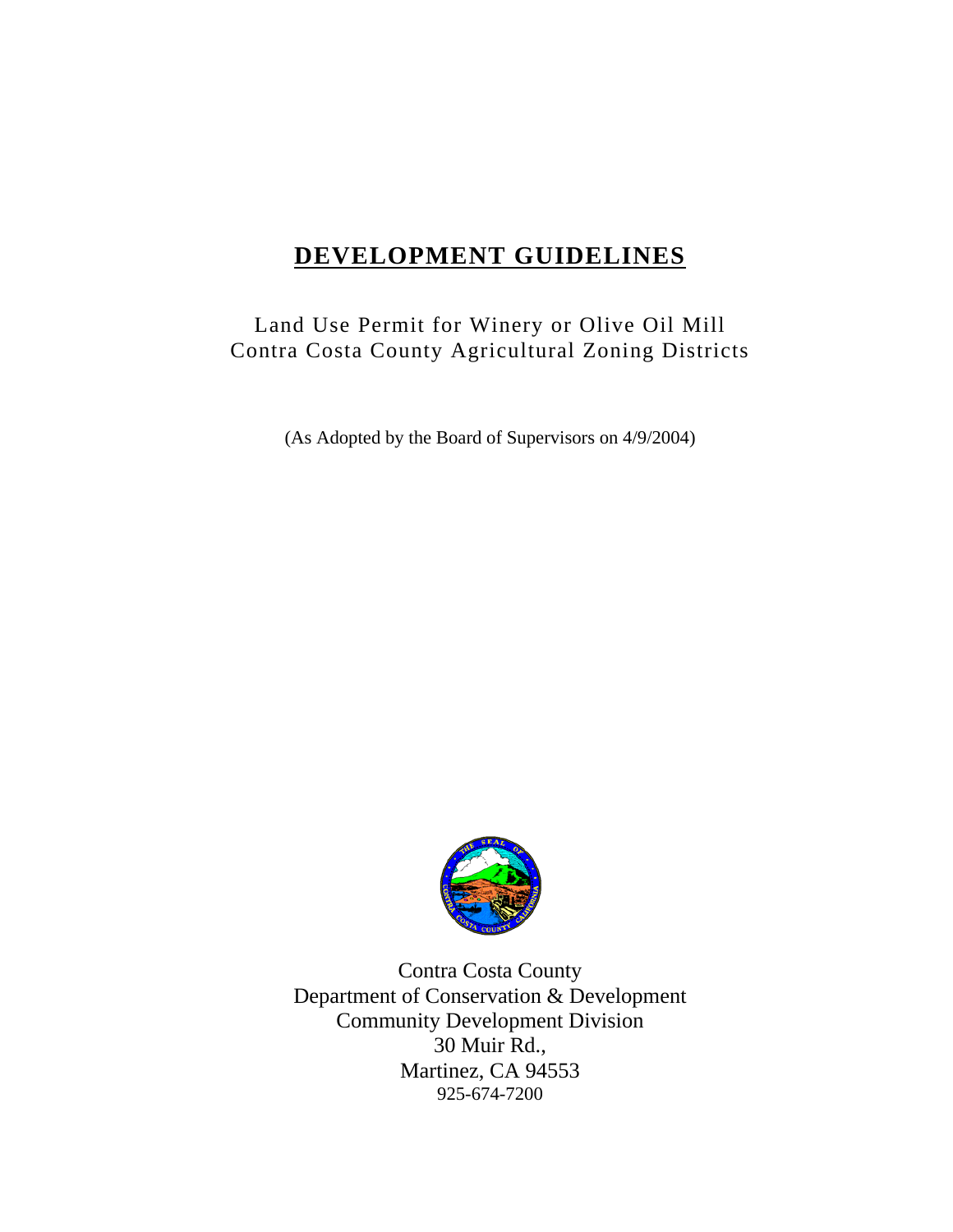## A. **Introduction**

The following development guidelines, adopted by the Board of Supervisors on April 6, 2004, are to be used as policy guidance for the Department of Conservation & Development and the County's hearing bodies (Zoning Administrator, Planning Commission, and Board of supervisors) in reviewing and approving the land use permit for a winery or olive oil mill, including the uses, activities, and structures normally associated with such uses. $1$ 

### B. **Winery or Olive Oil Mill Definitions**

Winery: a commercial, bonded facility for the fermentation and processing of grapes or other produce into wine, or the refermentation of still wine into sparkling wine

Olive Oil Mill: processing of olives into olive oil

#### C. **Activities and Facilities that are Specific to a Winery Use**

The following activities and facilities may be permitted under a land use permit for a winery:

- 1. Crushing or pressing grapes
- 2. Fermenting wine
- 3. Aging wine
- 4. Processing and blending wine
- 5. Bottling and labeling wine
- 6. Storage of wine in cellars, vats, barrels, bottles or cases
- 7. Laboratory or administrative (including sales) offices (subject to size limits)
- 8. Shipping, receiving, and distribution of wine produced on site (warehousing/distribution activities are to be limited in size and scope)
- 9. Truck scales

 $\overline{a}$ 

- 10. Equipment storage and repair subordinate to primary winery operation
- 11. Composting of grape by-products and other agricultural wastes: and wastewater treatment

#### D. **Activities and Facilities that are Specific to an Olive Oil Mill**

The following activities and facilities may be permitted under a land use permit for an olive oil mill:

- 1. Harvesting and milling, pressing and/or crushing of fresh olives
- 2. Extraction and blending olive oil product
- 3. Bottling and labeling of olive oil product
- 4. Storage of olive oil product
- 5. Laboratory or administrative (including sales) offices (subject to size limits)

<span id="page-1-0"></span> $<sup>1</sup>$  Nothing in these development guidelines shall prevent an applicant from filing a Land Use Permit to operate a</sup> tasting room in conjunction with a vineyard or olive orchard in the Agricultural Core, which may be in advance of a production winery or olive oil mill, so long as such uses promote the goals and values of the General Plan in preserving and protecting the agricultural soils in the Agricultural Core.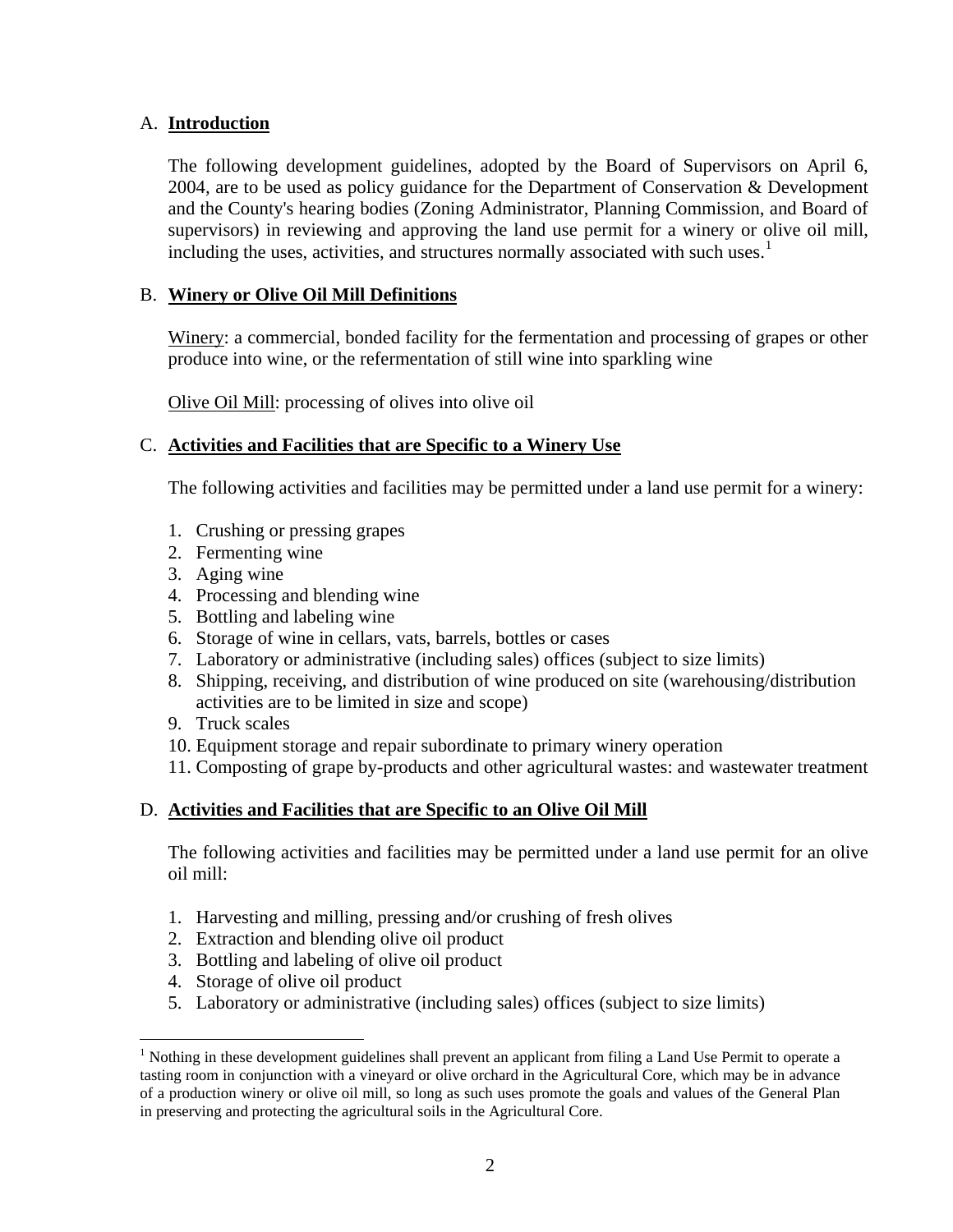- 6. Shipping, receiving, and distribution of olive oil produced on site (warehousing/distribution activities are to be limited in size and scope)
- 7. Equipment storage and repair subordinate to primary olive oil mill operation
- 8. Composting and removal of olive pomace and wastewater treatment

### E. **Accessory Uses and Structures for a Winery or an Olive Oil Mill**

The following accessory use and structures may be permitted under a land use permit for a winery or an olive oil mill:

- 1. Tasting Area: Allow for wine (or olive oil) tasting subject to the land use permit setting the size, location, hours of operation of the tasting area, and subject to securing other permits or licenses, as may be required by state or federal law, or by other agencies.
- 2. Retail Sales Area: Allow for the sale of wine or olive oil bottled or processed on the premises and accessory sales related to wine and wine promotion (or olive oil) subject to the land use permit setting the size, hours of operation, and location of the retail sales area, and subject ot securing other permits or licenses, as may be required by state or federal law, or by other agencies.
- 3. Special Events: Allow for use of winery (or olive oil mill) facilities for a limited number of special events, such as weddings, fundraisers, anniversaries, winemaker dinners, or similar events, subject to the limitations on the number of days and hours as defined in the land use permit. The applicant for a land use permit shall identify the number of special events that would occur during a typical year, the days for special events (weekday or weekend), the duration and hours for special events, and the maximum size of special events (number of persons expected to attend), when requesting permission to conduct special events at the winery (olive oil mill) as part of the land use permit. The determination on granting special events in conjunction with the land use permit shall be based in part on public safety considerations, including access and parking, compatibility with nearby agricultural operations, and community disruption, such as noise or traffic congestion. The intention is to allow a limited number and size of special events, which are not injurious to public safety, not incompatible with nearby agricultural operations, and not disruptive to the community in winery locations that are appropriate for holding special events.

## F. **Minimum Parcel Size and Facility/Site Placement**

- 1. Consistent with the provisions of the A-2: General Agricultural District, at Code Section 84-38.608, no winery or olive oil mill may be permitted in an agricultural zoning district on a lot of less than five (5) acres.
- 2. Consistent with the objectives of Measure C-1990: The Contra Costa 65/35 Land Preservation Plan Ordinance and the policies for the Agricultural Core, as referenced in the General Plan, to preserve and protect prime farmland (Class I  $&$  II soils), the placement of a winery or olive oil mill no a parcel in the Agricultural Core should be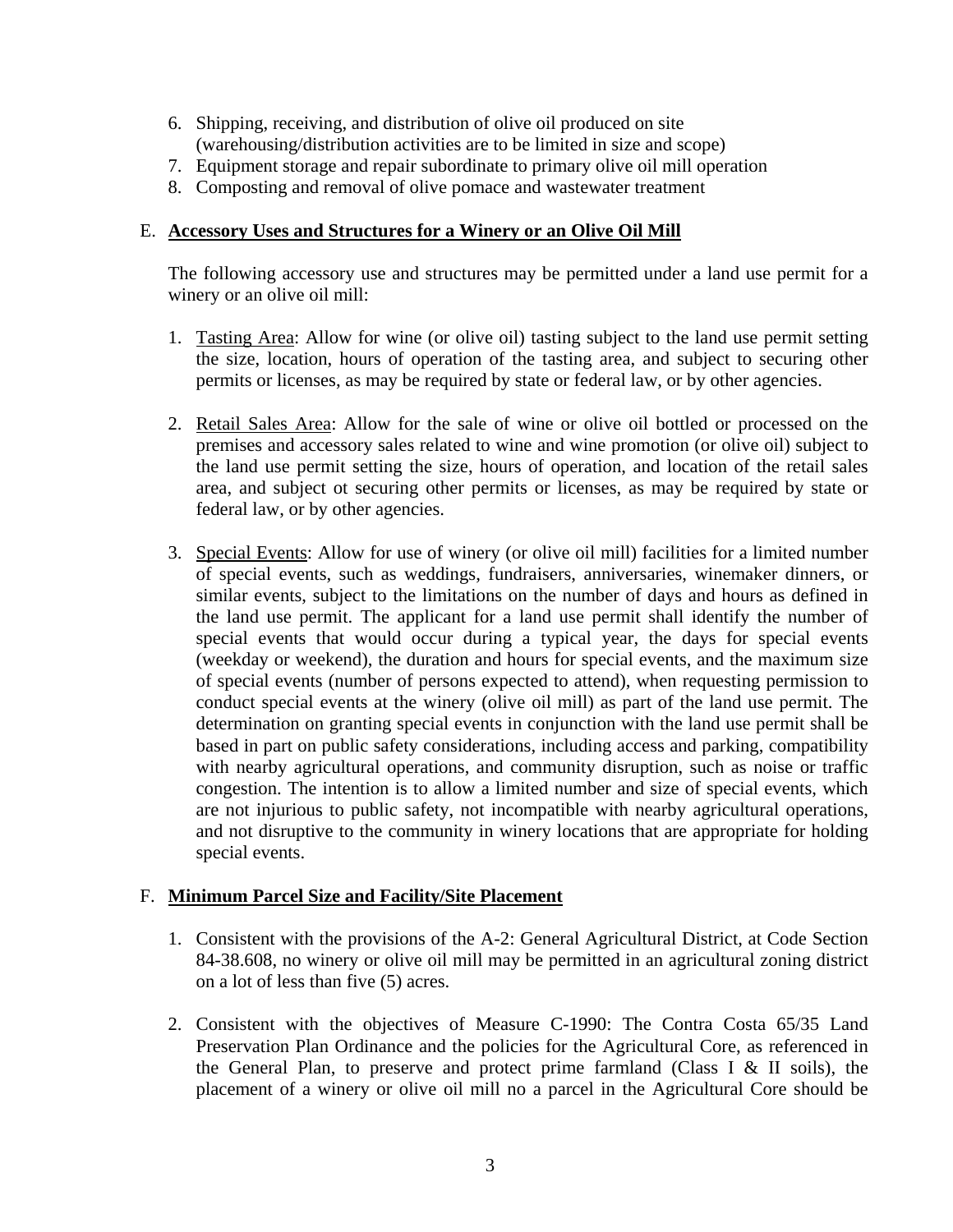sized and located where it has the least impact on prime agricultural soils. The intent is to ensure that all facilities, structures, and parking/loading areas related to a winery or olive oil mill are sited or grouped on a relatively small portion of the property so that the conversion of prime agricultural soils is minimized. A land use permit for a winery in the Agricultural Core where parcels are currently zoned for commercial or light industrial, an application for winery or olive oil land use permit will be accepted with a concurrent application to rezone the site to an agricultural zoning district.

#### G. **Parking and Loading Spaces, Access, Signage and Trash Disposal for a Winery or an Olive Oil Mill**

- 1. Parking and Loading: Consistent with provisions of the County's Off-Street Parking Ordinance, at Code Sections 82-16.018 (15) and (16) and Section 82-16.022, the following parking and loading space requirements shall apply:
	- Provide one parking space per 500 square feet of floor area devoted to the accessory (or incidental) uses of a winery or olive oil mill (e.g., retail sales, tasting room, etc.);
	- Provide one parking space per 1,000 square feet of storage area (barrel storage and aging);
	- Provide off-street loading space for more than 10,000 square feet of gross floor area of winery building per the schedule at Section 82-16.022.
- 2. Access: Provide for the safe ingress and egress to winery facilities on a public roadway subject to the review and approval by the County Zoning Administrator through the land use permit process. The principle access driveway to a winery, which is open to the public for tours, tasting, or retail sales shall be clearly identified in the land use permit, and subject to review and approval by the County Zoning Administrator that the access driveway is safe and adequate. Due to traffic safety considerations, establishing a new access driveway on to State Route 4 within the Agricultural Core in connection with a winery or olive oil mill land use permit shall be generally discouraged, unless it can be demonstrated to the satisfaction of the County Traffic Engineer and/or CalTrans Traffic Engineer that the new access driveway would not create an unsafe turning movement off or onto State Route 4.
- 3. Signage: Allow for non-illuminated signage on the premises specifically related to the winery or olive oil mill use consistent with existing sign ordinances and subject to review and approval through the land use permit process. In addition, subject to the land use permit allow for up to two directional signs, each of which shall be non-illuminated and of a uniform design, and consisting only of the winery or olive oil mill name, the distance and direction.
- 4. Trash Disposal: The land use permit holder for a winery or olive oil mill shall be responsible for proper disposal of trash originating from their facilities. It is the intent that the trash, litter, and garbage originating from a winery or olive oil mill establishment shall not become a nuisance, unsightly, or interfere with ongoing agricultural operations. Where applicable, the conditions for trash disposal, as defined under County Code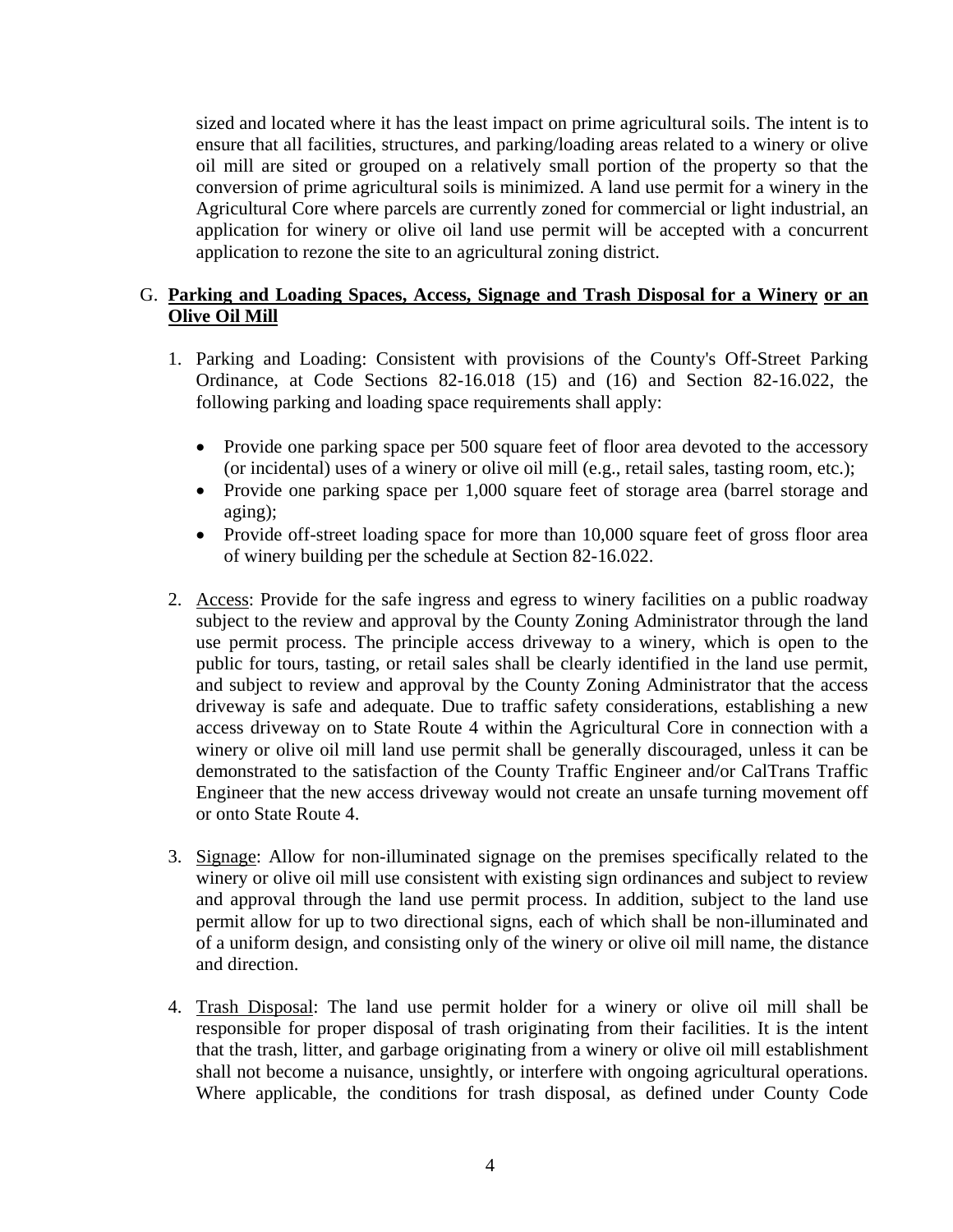Section 88-16.008 (Chapter 88-16, Take-Out Food Establishments) shall be used for a winery or olive oil mill land use permit.

#### H. **Compliance with the County Code Chapter 82-38, Alcoholic Beverage Sales Commercial Activities**

- 1. A land use permit for a winery involving the sale of alcoholic beverages shall only be granted in accordance with the requirements of County Chapter 82-83, *Alcoholic Beverage Sales Commercial Activities Ordinance.* Chapter 82-83 includes restrictions that prevent new alcoholic beverage sales commercial activity from being located within:
	- i. 700 feet of an existing Alcoholic Beverage Sales Commercial Activity;
	- ii. 400 feet of a public or private accredited school, a public park, playground or recreational area, a place of worship, an alcohol or other drug recovery of treatment facility, or county social service office;
	- iii. a Crime Reporting District; or
	- iv. 600 feet of a Crime Reporting District, where the general crime rate exceeds the countywide general crime rate by more than 20 percent (§82-38.604).

These restrictions may be modified through the land use permit process.

2. A land use permit for a winery involving the sale of alcoholic beverages shall only be granted in accordance with the requirements of County Chapter 82-83, including the following findings (Section 82-38.606): a finding of "public convenience and necessity", if the activity will be located in areas determined by the CA Department of Alcoholic Beverage Control to have an undue concentration of liquor sales licenses and a finding that it will not aggravate existing problems created by the sale of alcohol such as loitering, public drunkenness, sale to minors, noise and litter.

#### I. **Compliance with Other Agency Requirements**

- 1. Liquid Waste Disposal: An applicant shall provide evidence that the winery or olive oil mill will comply with the wastewater discharge or disposal requirements as may be established by the Regional Water Quality Control Board.
- 2. Solid Waste Disposal: Pomace (fruit skins or rinds) may be used as fertilizer or soil amendment, provided that such use or other disposal shall occur in accordance with the Regional Water Quality Control Board, or the requirements of the Environmental Health Division, County Health Services Department.
- 3. Permits/Licenses: an applicant shall provide evidence that a commercial bonded wine premises permit ahs been approved or is under review by the Alcohol and Tobacco Tax and trade Bureau, U.S. Department of Treasury (referred to as the Application for Basic